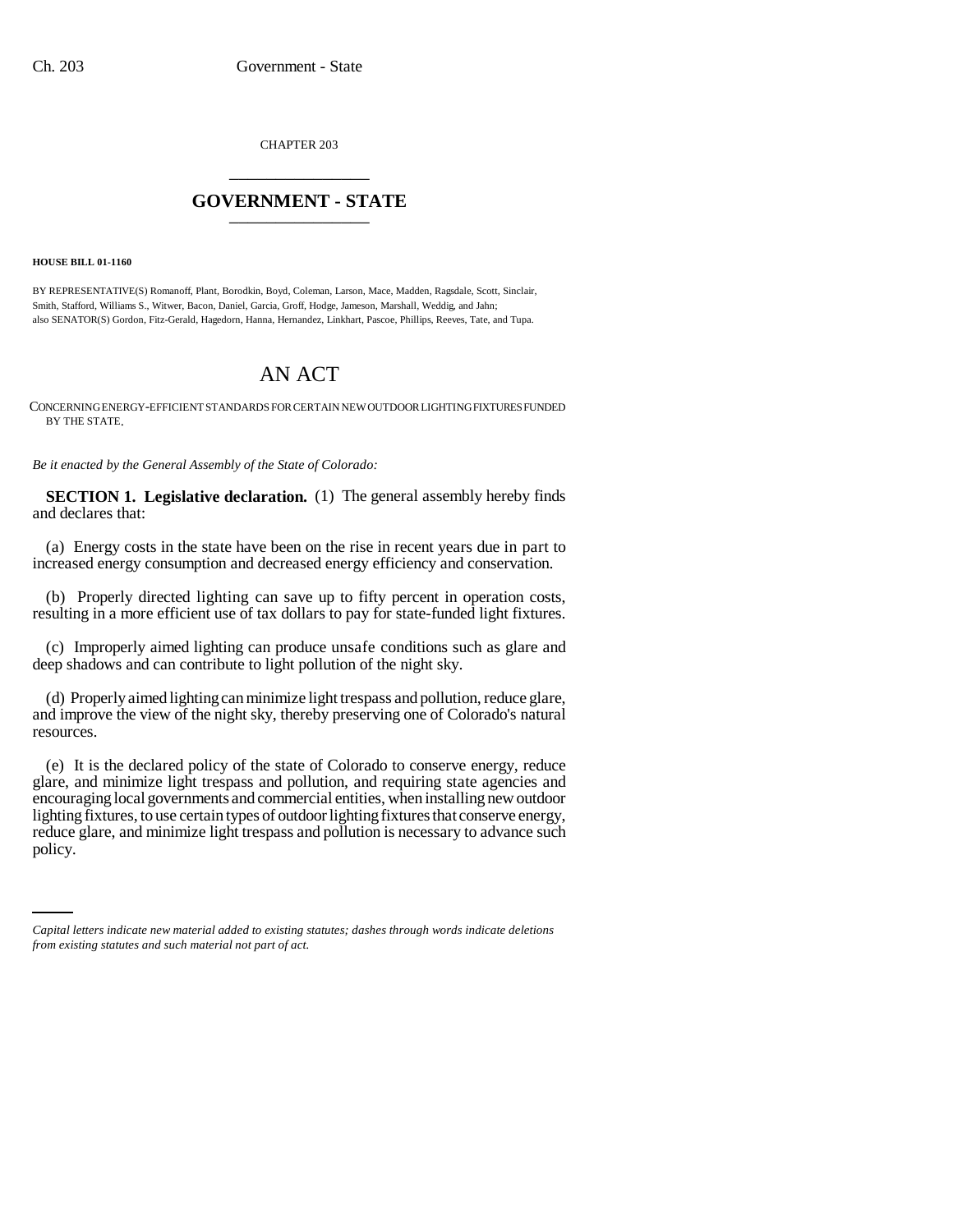**SECTION 2.** Article 82 of title 24, Colorado Revised Statutes, is amended BY THE ADDITION OF A NEW PART to read:

## PART 9 OUTDOOR LIGHTING FIXTURES

**24-82-901. Definitions.** AS USED IN THIS PART 9, UNLESS THE CONTEXT OTHERWISE REQUIRES:

(1) "ENERGY CONSERVATION" MEANS REDUCING ENERGY COSTS AND RESOURCES USED AND INCLUDES USING A LIGHT WITH LOWER WATTAGE OR A TIMER SWITCH.

(2) "FULL CUTOFF LUMINAIRE" MEANS A LUMINAIRE THAT ALLOWS NO DIRECT LIGHT EMISSIONS ABOVE A HORIZONTAL PLANE THROUGH THE LUMINAIRE'S LOWEST LIGHT-EMITTING PART.

(3) "GLARE" MEANS DIRECT LIGHT EMITTING FROM A LUMINAIRE THAT CAUSES REDUCED VISION OR MOMENTARY BLINDNESS.

(4) "LIGHT POLLUTION" MEANS THE NIGHT SKY GLOW CAUSED BY THE SCATTERING OF ARTIFICIAL LIGHT IN THE ATMOSPHERE.

(5) "LIGHT TRESPASS" MEANS LIGHT EMITTED BY A LUMINAIRE THAT SHINES BEYOND THE BOUNDARIES OF THE PROPERTY ON WHICH THE LUMINAIRE IS LOCATED.

(6) "LUMINAIRE" MEANS THE COMPLETE LIGHTING SYSTEM, INCLUDING THE LAMP AND THE FIXTURE.

(7) (a) "OUTDOOR LIGHTING FIXTURE" MEANS ANY TYPE OF FIXED OR MOVABLE LIGHTING EQUIPMENT THAT IS DESIGNED OR USED FOR ILLUMINATION OUTDOORS AND INCLUDES:

(I) AREA LIGHTING; AND

(II) BILLBOARD LIGHTING, STREET LIGHTS, SEARCHLIGHTS, AND OTHER LIGHTING USED FOR ADVERTISING PURPOSES.

(b) "OUTDOOR LIGHTING FIXTURE" DOES NOT INCLUDE LIGHTING EQUIPMENT THAT IS REQUIRED BY LAW TO BE INSTALLED ON MOTOR VEHICLES OR LIGHTING REQUIRED FOR THE SAFE OPERATION OF AIRCRAFT OR WATERCRAFT.

(8) "SPECIAL EVENT OR SITUATION" INCLUDES, BUT IS NOT LIMITED TO, SPORTING EVENTS AND THE ILLUMINATION OF MONUMENTS, HISTORIC STRUCTURES, OR FLAGS.

**24-82-902. Outdoor lighting fixtures funded by the state - standards.** (1) ON OR AFTER JULY 1, 2002, ANY NEW OUTDOOR LIGHTING FIXTURE INSTALLED BY OR ON BEHALF OF THE STATE USING STATE FUNDS SHALL MEET AT LEAST THE FOLLOWING REQUIREMENTS:

(a) FOR OUTDOOR LIGHTING FIXTURES WITH A RATED OUTPUT GREATER THAN THREE THOUSAND TWO HUNDRED LUMENS, THE FIXTURE IS A FULL CUTOFF LUMINAIRE;